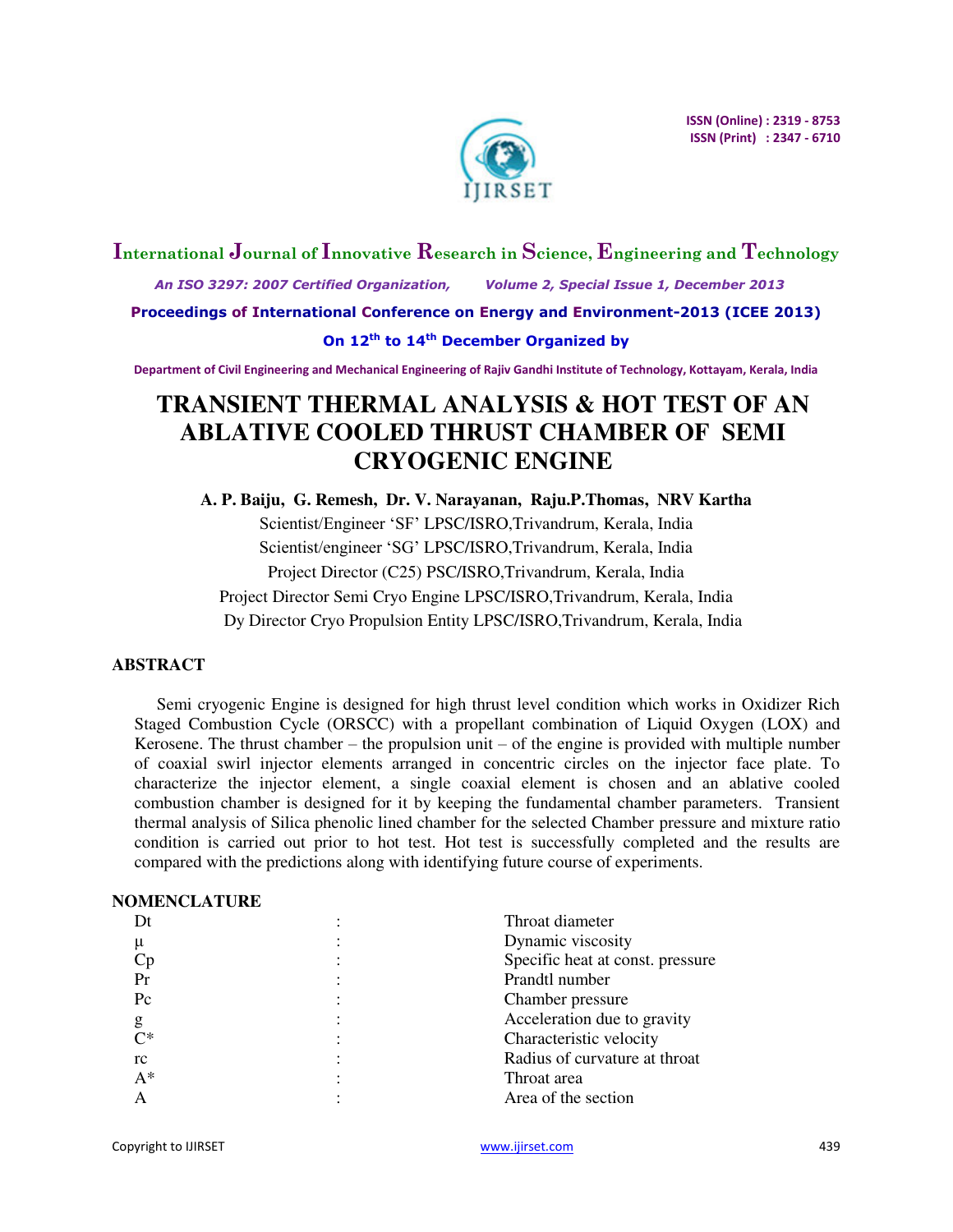| Gas side wall temperature    |
|------------------------------|
| Nozzle stagnation temp       |
| Specific heat ratio          |
| Mach number                  |
| Flow rate                    |
| <b>Characteristic Length</b> |
|                              |

#### **1. INTRODUCTION**

Design and development of advanced propulsion systems like high thrust semi cryogenic engine, is a highly challenging task due to its complex systems and high level of heat flux. Liquid rocket engine comprises of thrust chamber, turbo pump, pre burner, igniters, control systems and components. The thrust chamber is the most key element of the propulsion system wherein the combustion of propellants takes place, which generates huge thermal energy with a hot gas temperature of 3800 K. The amount of heat release due to combustion is governed mainly by the injector element design and also by the combustion chamber design. The full scale engine thrust chamber will be provided with multiple coaxial injector elements arranged in an injector face plate and the combustion will be completed within the combustion chamber.

For the development of a high thrust full scale engine, all the above mentioned critical areas will be demonstrated in the scale down model hot tests. Design and development of a single injector element thrust chamber is intended to demonstrate the C\* efficiency in the elemental level and the heat transfer to the chamber walls. This will substantially reduce the cost, time, effort and complexity of development.

During the design phase, flow and thermal design codes are generated for the prediction of hot gas mixing and the heat transfer using the analytical tools. Experiments are conducted with the scale down models and the critical parameters are analyzed for verifying the strength of the design codes and modify the tools based on the test results.

## **2. COMBUSTION PERFORMANCE**

The combustion performance primarily depends on the injector design and the configuration of the chamber profile (fig1). For LOX/Kerosene combination, co-axial injector elements are preferred to achieve oxidizer gas shearing action with the Kerosene jet for the better atomization and mixing. Different configurations of coaxial injector elements are attempted by different designers depending on the experience and confidence. Injector with Swirling of liquid (Kerosene) at the outer side of the coaxial element and inner Oxidiser gas is chosen to perform combustion closer to the injector face plate which will enhance the Kerosene recirculation towards the face plate.

The chamber design also contributes for the combustion efficiency by providing proper length /volume for the completeness of the combustion, before it is expanded in the nozzle. The combustion efficiency of a thrust chamber is normally measured in terms of the characteristic velocity  $(C^*)$ .

$$
C^* = \frac{p_c A^*}{\dot{m}}
$$

Related to the maximum value of C\*, that could be obtained at the nominal mixture ratio (O/F) and operating chamber pressure.

 For an ideal, isentropic expansion process this is directly related to the stagnation speed of sound in the nozzle  $(\alpha o)$ .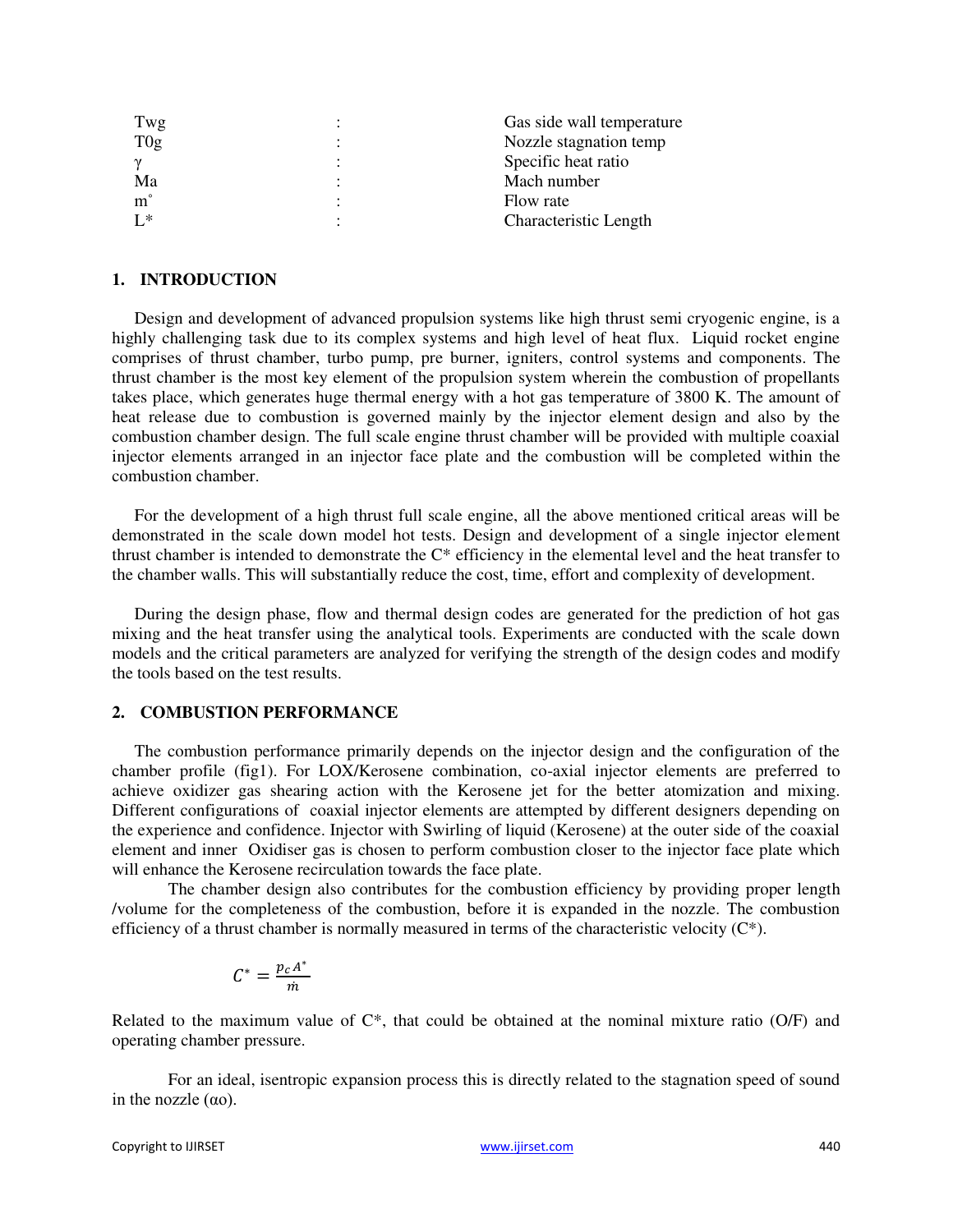$$
C^* = \alpha_0 \frac{1}{\gamma} \left(\frac{\gamma + 1}{2}\right)^{\frac{\left(\gamma + \frac{1}{2}\right)(\gamma - 1)}{2}}
$$

Any variations in the combustion mixture ratio will cause a reduction in the overall C\*.

For calculation purpose, it may be assumed that each point in a given cross section of chamber has an individual  $C^*$ , dependant only on the local mixture ratio, so that the overall  $C^*$  achieved (η  $C^*$ ) is given by the integral mass flow across the cross section.





Ablative layer

Due to variations in local mixture ratio, the heat transfer is non-uniform around the circumference of the combustion chamber at any station downstream of injector. However the mere fact that the combustion will be incomplete due to the suboptimal injector and chamber design, which will reduce  $C<sup>*</sup>n$ . As a consequence, one must expect that there will be variations in the heat transfer rate around the periphery of hot gas jet. But the circumferential variation in heat transfer will tend to diminish as combustion progresses towards the throat. Single element chamber with coaxial injector head is shown in fig 1 and 2.



Fig 2 **Ablative cooled Thrust chamber**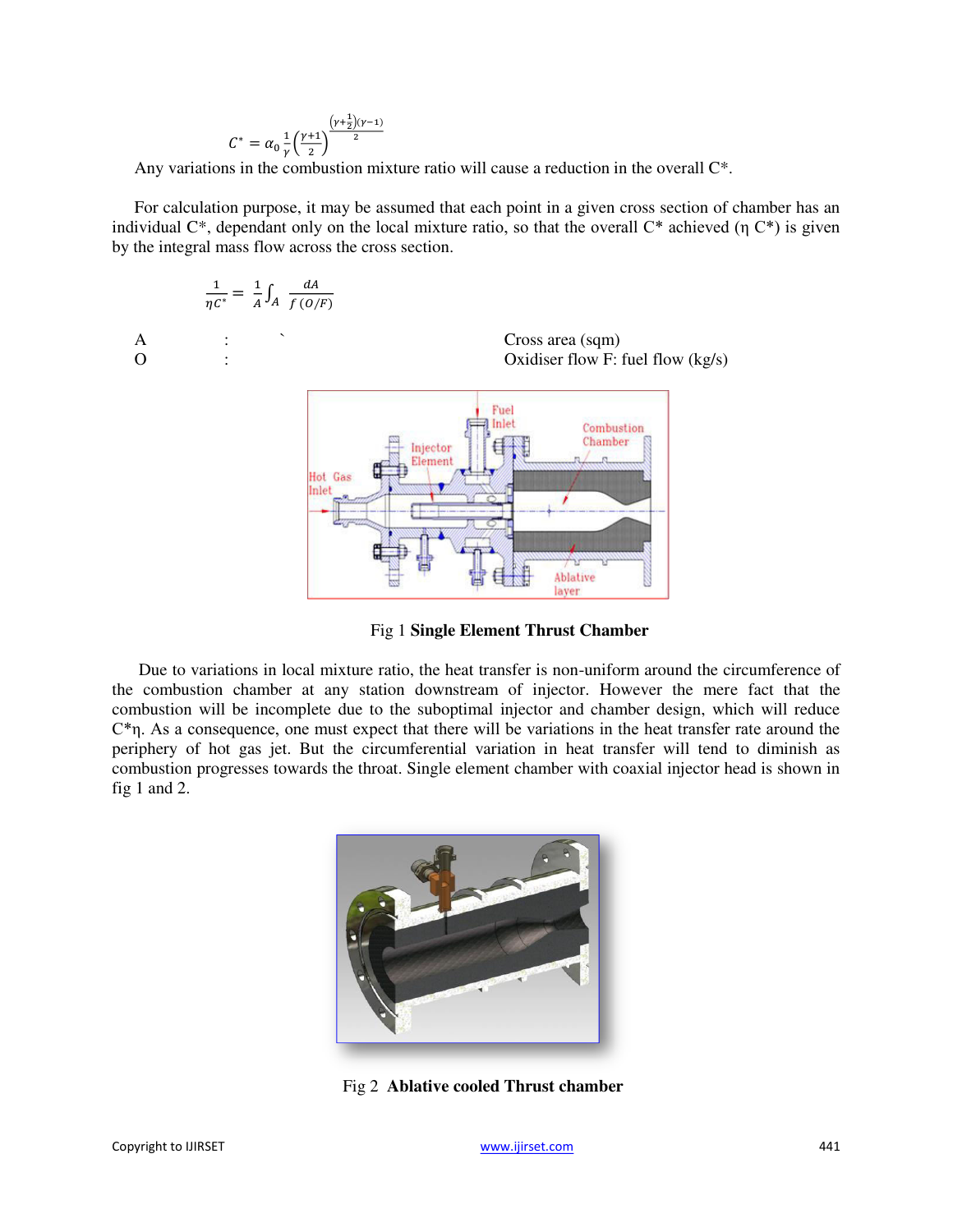## **3. CONVECTIVE HEAT FLUX**

The principal process by which heat is transferred to the walls of a thrust chamber from the hot combustion gas is forced convection boundary layer.

Theoretical prediction of adiabatic flame temperature, the equilibrium composition of combustion products and the thermo physical & transport properties are the pre–requisite for the thermal design of the single element combustion chamber. The parameters are predicted by using software NASA SP–273 (COSMIC).

For the calculation of gas side heat transfer coefficient (hg), the modified Bartz equation has been used in the analysis.

$$
h_g = \left[\frac{0.026}{D_t^{0.2}} * \left(\frac{\mu^{0.2}C_p}{Pr^{0.6}}\right) * \left(\frac{P_c g}{C^*}\right)^{0.8} * \left(\frac{D_t}{r_c}\right)^{0.1}\right] * \left(\frac{A_t}{A}\right)^{0.9} * \sigma
$$

Where  $\sigma$  is

$$
= \frac{1}{\left[\frac{T_{wg}}{2T_{0g}} * \left\{1 + \left(\frac{\gamma - 1}{2}\right) Ma^2\right\} + \frac{1}{2}\right]^{0.68} \left[1 + \left(\frac{\gamma - 1}{2}\right) Ma^2\right]^{0.12}}
$$

#### **4.RADIATION**

 Convective heat transfer from dissociated combustion gases has been thoroughly addressed from theoretical and experimental works, but few systematic attempts have been made to enlarge and enhance the understanding of thermal radiation occurring in high energy rocket thrust chambers; i.e. temperature up to 3800 K at a pressure from 10 to 200 bar. The radiative heat flux is computed from the equilibrium concentrations of the polar gas constitute and their respective emissivities.

The gas emissivity is defined as the ratio of the energy emitted by the gas to that of a black body. The radiative heat flux can be evaluated from the Stefan - Boltzmann equation

$$
q_r = \sigma E_g T_g^4
$$

**Where** 

|    | Stefan - Boltzmann constant |
|----|-----------------------------|
| Eg | appropriate gas emissivity  |
| Tg | Absolute temperature of gas |

#### **5. EXPERIMENTAL WORK & ANALYSIS**

An injector element which is designed for a high thrust LOX/Kerosene semi cryogenic engine (Thrust : 2000 kN) is adapted as the injector element for the performance evaluation programme. The configuration of injector element comprises of GO2 injector compartment, Kerosene injector compartment and injector face plate. The design of combustion chamber is carried out in line with that of the full scale chamber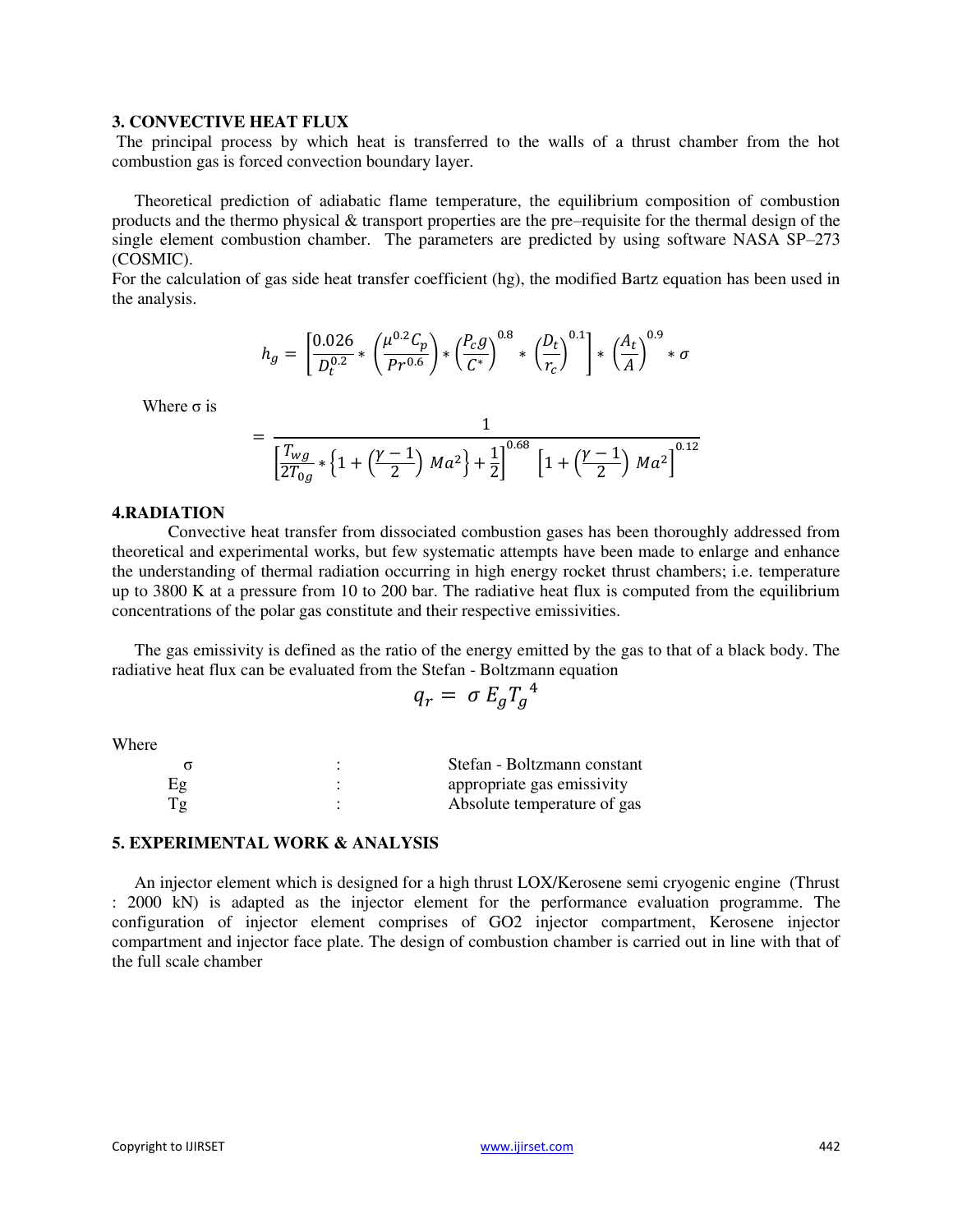

Fig 3 **Single element Thrust chamber for hot test** 

The design parameters like L\*, contraction ratio and semi convergent angle for the configuration design of the chamber are maintained same as that of full scale chamber.

Unlike the full scale chamber, it is a ablatively cooled chamber with Silica Phenolic liner material which is a work horse chamber (fig:3) which can be useful to evaluate the performance of any injector configuration

## **5.1. Specification**

| Propellants           | ٠         | GO2/KEROSENE |
|-----------------------|-----------|--------------|
| Chamber pressure      | $\bullet$ | 40 bar       |
| Mixture ratio $(O/F)$ |           | 2.3          |
| Fuel flow             | ٠         | $104$ g/s    |
| Oxidiser flow         | ٠         | $260$ g/s    |

## **5.2. Modeling and Prediction**

 The single element injector performance and thermal predictions are carried out prior to hot test so that the hot test duration can be fixed based on the limiting throat wall charring and erosion limits. (Fig:4).



Fig 4 Thermal model for the ablative cooled chamber

## **5.3. Axi- symmetric transient Conduction model**

During the engine firing, the inner surface directly exposed to combustion gases will receive heat by convection and radiation. The inner surface will transmit the heat energy to the next outer layer and so on. The cooling effect is obtained by the sinking of heat 3 dimensionally (radial, circumferential and axial) within the silica phenolic lined chamber.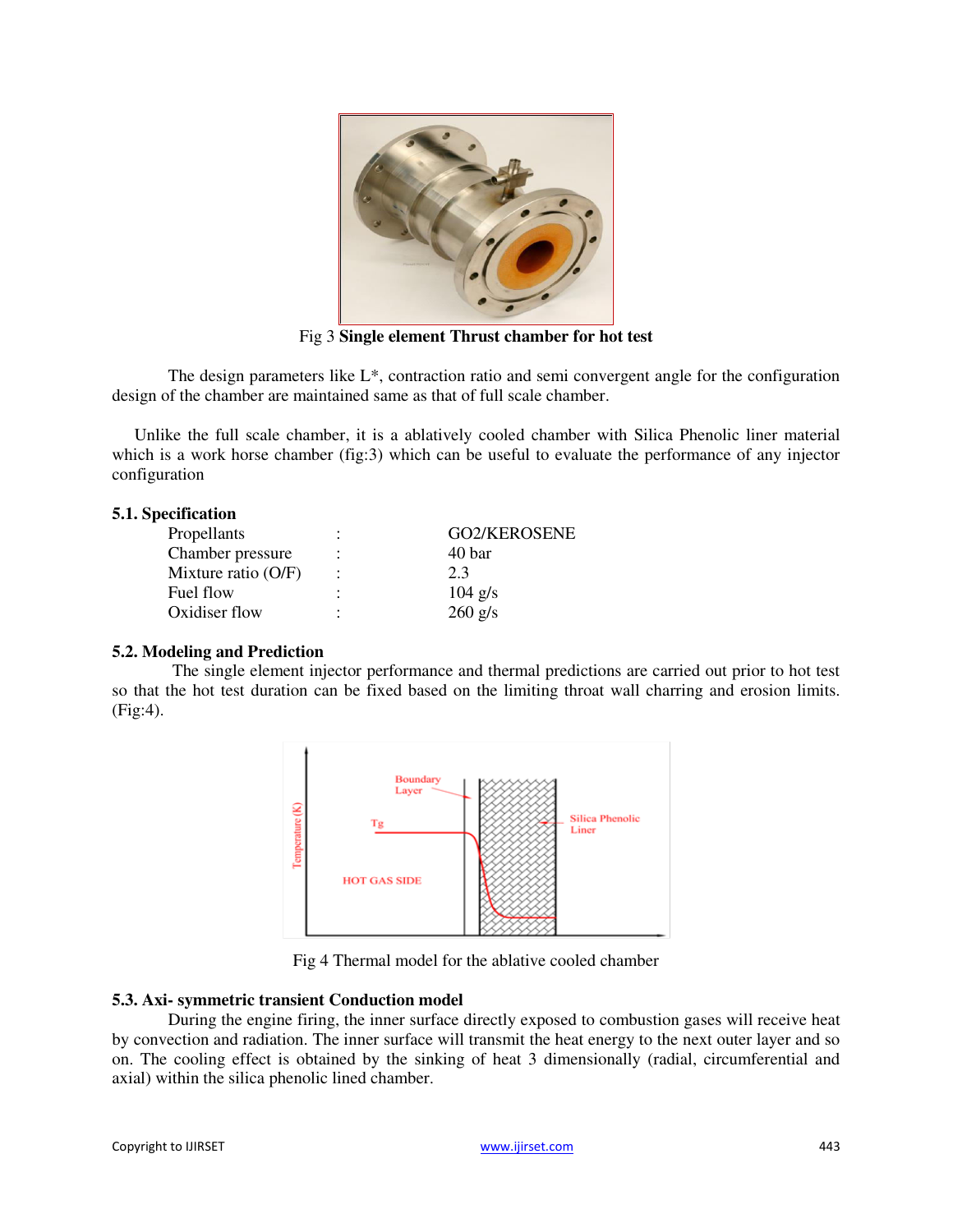#### **5.4 Method of analysis**

The two dimensional FE model is generated for the injector and chamber in ANSYS version 12 and the element solid 55 is taken for the analysis (fig 5).Which is the appropriate element for thermal analysis.



Fig 5 **Model for thermal analysis** 

Hence to determine the temperature mapping at each instant; transient conduction analysis must be performed. Even though the heat flow is 3 dimensional, the main features of the thruster body thermal response can be captured with two dimensional (axi- symmetrical) model. The transient heat conduction equation in cylindrical coordinates is written as:

$$
\frac{dT}{dt} = \nabla \alpha \nabla T = \frac{l}{r} \frac{\partial}{dr} \left( \alpha \frac{dT}{\partial r} \right) + \frac{\partial}{dZ} \left( \alpha \frac{\partial T}{\partial Z} \right)
$$

where T is the temperature, t is the time,  $\alpha$  is thermal diffusivity, r is the cylindrical co-ordinate and z is the co-ordinate along the chamber wall.

While solving the above equation numerically, the equation is discretized spatially using central difference scheme and temporarily using implicit scheme. The use of implicit scheme instead of explicit scheme prevents numerical instability. Then, the descretized equation is obtained as

$$
\frac{T^{n+1} \cdot T^n}{\Delta t} = \Delta \alpha. \Delta T^{n+1}
$$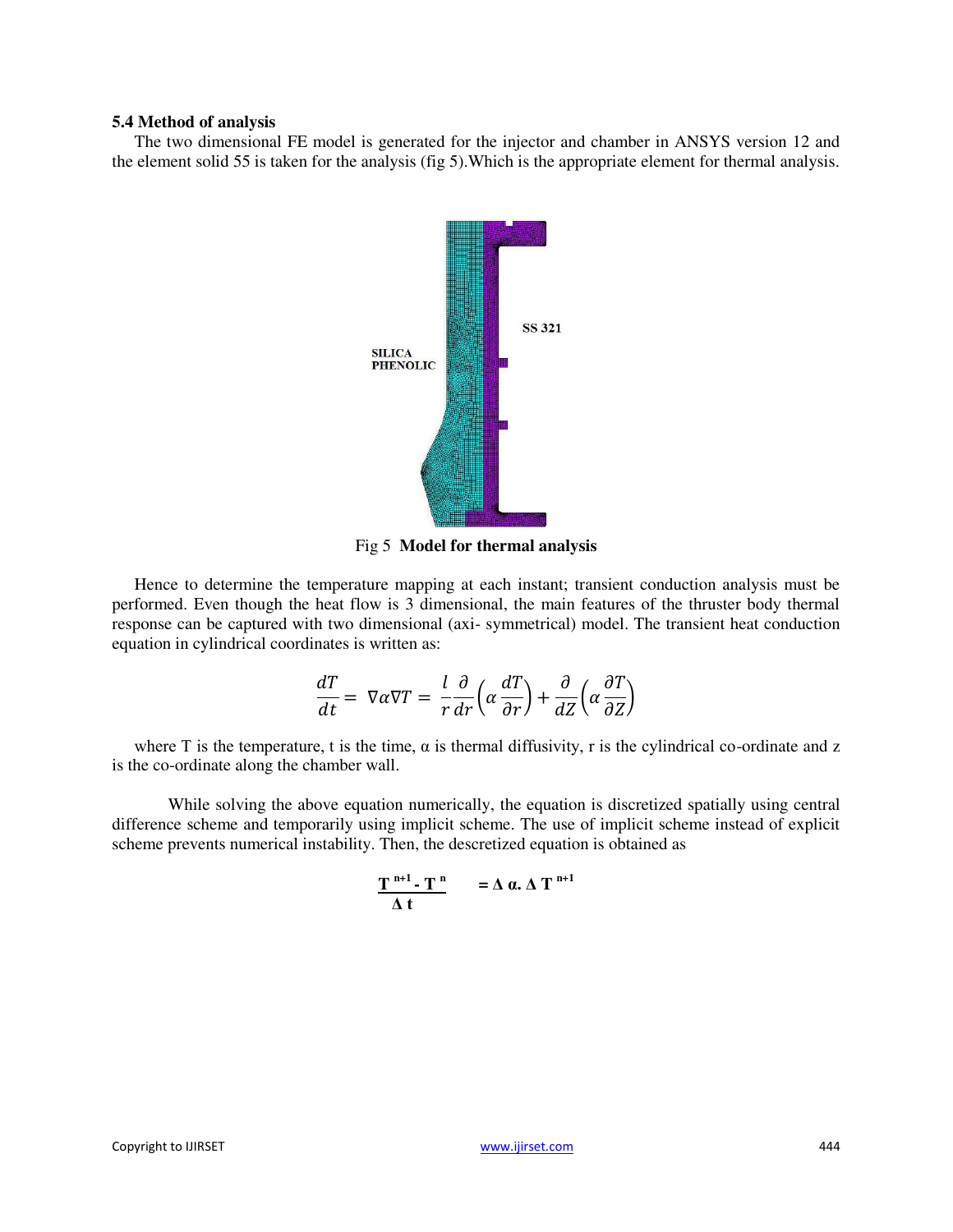

Fig:6 **Ablative cooling process during hot test** 



Fig 7 **Temperature distribution at throat region** 

The ablative liner is fabricated from a phenolic resin, impregnated high silica fabric which is wrapped in a tape form on a mandrel at the required ply orientation.

Thermal conductivity of Silica phenolic material depend on the ply arrangement, ie conductivity is more along the ply and less, across the ply. Depends on the selected SP material configuration, results of analysis will be varying. As the SP temperature reaches 700 K, an endothermic reaction – pyrolysis takes place ie, melting and vaporization of the bonding material which releases gas and forms a cool layer at the chamber wall. The char rate analysis is characterised by the formation of a char layer that progresses from the heated surface to the towards the metallic outer wall This process is called charring and the charred layer will remain as chamber wall material (fig 6). The virgin Silica phenolic material is possessing low thermal conductivity where as the charred layer posses higher thermal conductivity by one order (Fig 7 and 8).

## **5.5 Measurements on the Thrust Chamber**

 Measurements to capture the injector performance and thermal evaluation are provided on the thrust chamber. Chamber pressure, Injection pressures and flow rates on both oxidizer and fuel side, chamber outer wall temperature etc are the major parameters required for performance evaluation.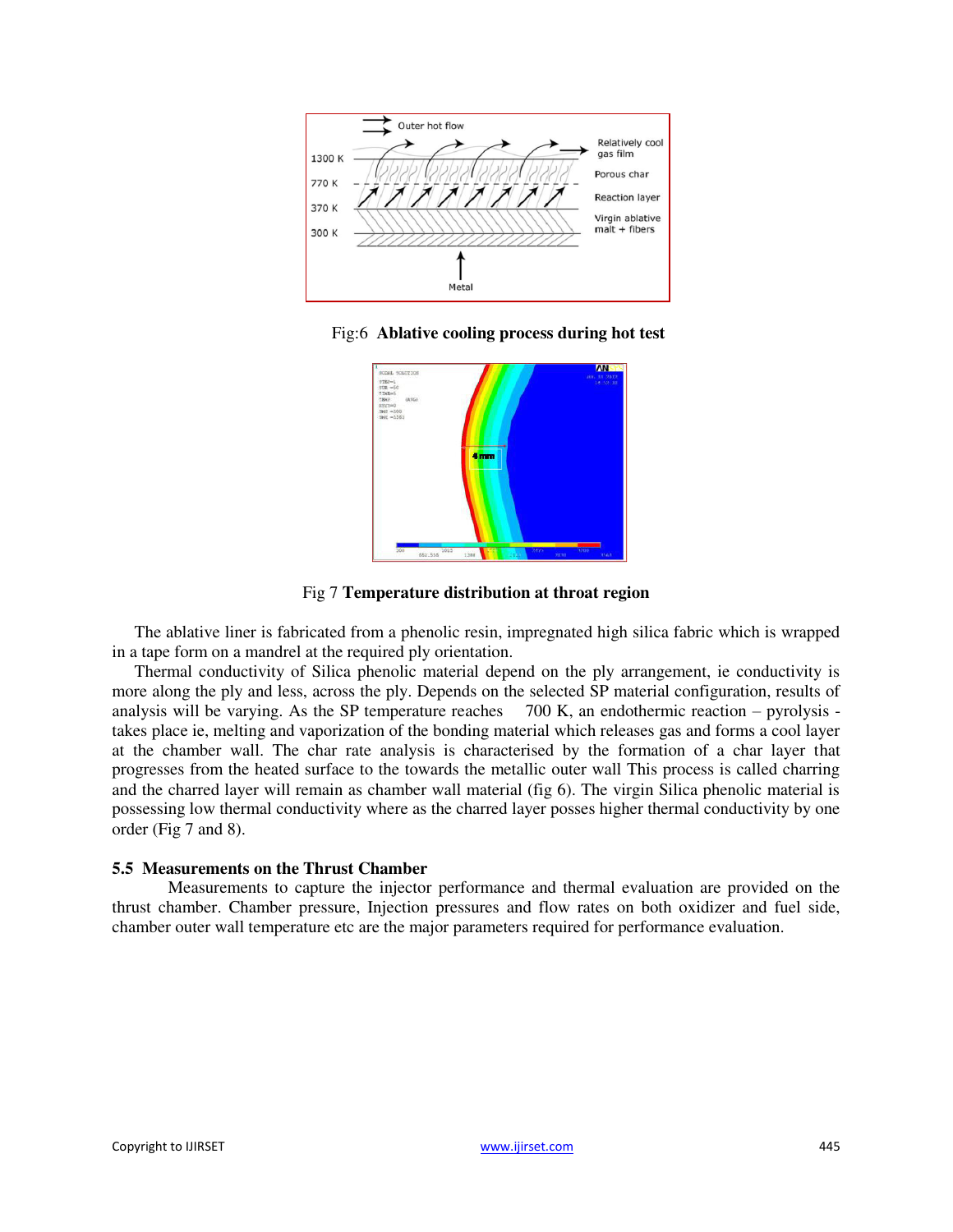

Fig 8 wall Temperature along the thickness of the SP liner

## **5.6 Hot Tests of Single element Chamber**

The hypergolic slug igniter (Tri Ethyl Alumina- TEA) is used for the hot test which itself is a fuel highly reactive with oxidizer to initiate smooth combustion.

The hot test is carried out by evolving proper start and shutdown sequence generated through calibration of feed systems for the smooth ignition and sustained combustion with the required mixture ratio.



Fig:8 schematic of circuit feed

## **6. RESULTS**

The Single Element Thrust Chamber hot test is carried out successfully and the flow rates of fuel and oxidizer were steady during the test (fig:10 and 11). The chamber pressure obtained was lower than the estimated value due to the derated (lower injector pressure drop) test conditions (22% of rated pressure) of the injector element. Since Kerosene is in the liquid form, sufficient pressure drop is required for the adequate atomization and droplet formation. The throat portion of the combustion chamber is eroded more than the prediction (fig:12). The erosion rate predicted was 0.4 mm where as the observed rate was 1.5 mm at throat section which is expected to be due to higher combustion temperature. This may be due to the higher hot gas temperature experienced by the silica phenolic liner. However the erosion was uniform and hence it can be taken that the combustion efficiency was steady during the hot test. The experiment also reveals that film cooling with liquid kerosene from the injector end is essential for minimising the erosion rate of throat portion of the chamber.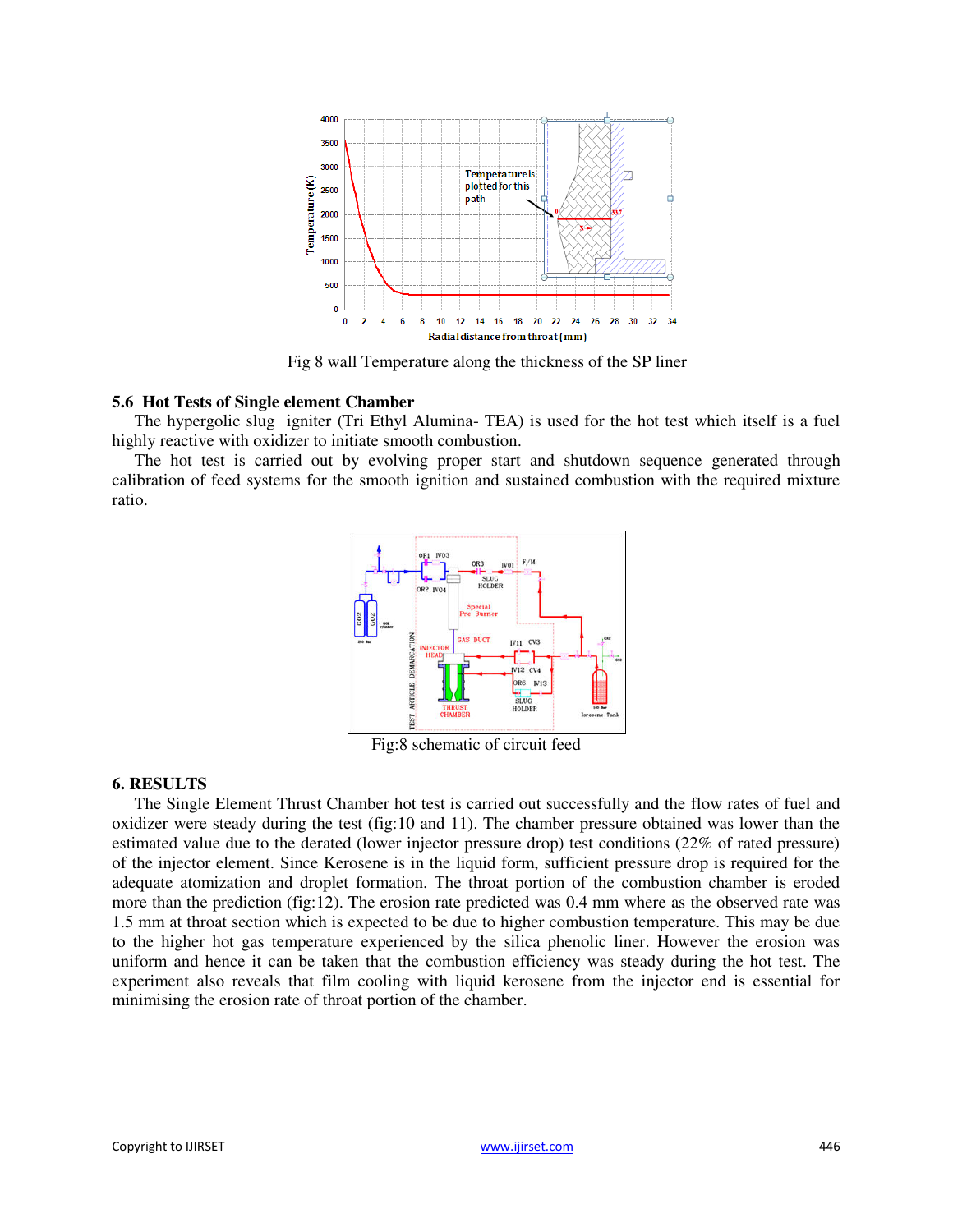

Fig 10 Single element Thrust chamber hot test



Fig 11 Chamber pressure measured during hot test



Fig 12 Silica Phenolic liner with charred material

## **7. CONCLUSION**

- Ablative cooled chamber can be used as combustion chamber liner material only with introduction of film cooling which will reduce the gas temperature near the wall and there by the heat flux also.
- $\div$  Heat flux generated at throat during the test was 450 kW/sq.m
- Outer shell was at ambient temperature only during the test, which confirms the integrity of the hardware
- \* Hot test results are encouraging and will be continued with better equipped hardwares.